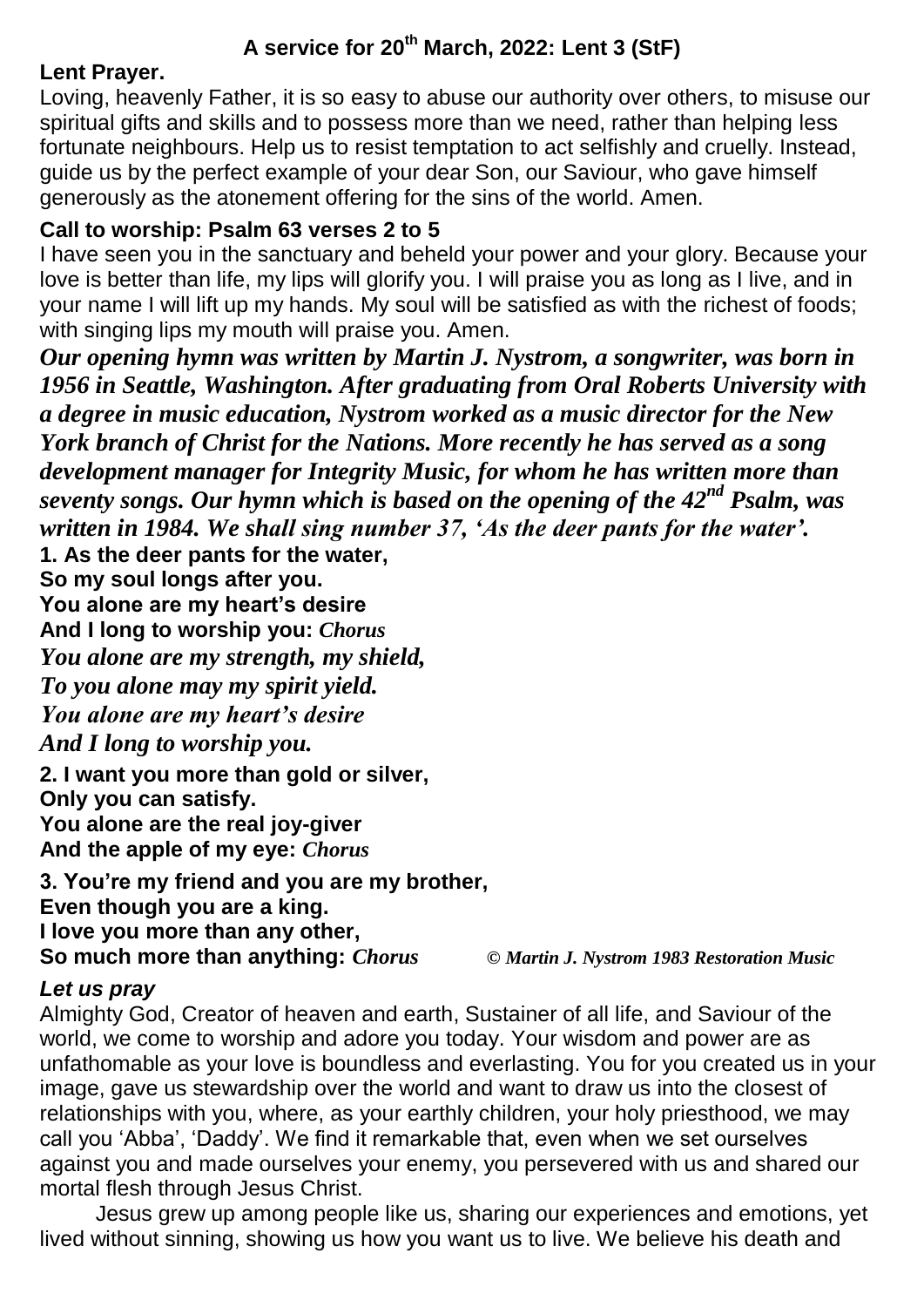resurrection broke the shackles of sin and death and through Christ alone we have eternal life. Therefore, amazing heavenly Father, take away all our anxieties and distractions, so we may pray to you in faith, sing your praises joyfully and listen to your guiding word, to offer you all honour, glory power and praise in our worship, in Jesus' holy name. Amen.

# *Let us offer a prayer of thanksgiving and confession to the Lord.*

Heavenly Father, thank you for your boundless, steadfast love that offers us blessings day-by-day. Thank you for opportunities and experiences that fulfil us, for challenges that both test us and shape our character and for people who have guided and cared for us. Most of all, thank you for loving us at times when we have been faithless, loveless and unlovable.

Merciful Lord, we ask you to pardon and restore us as we recall situations when we have neither loved nor served you wholeheartedly and when we have failed to love our neighbours as we know we ought, especially when they are in distress, or need help. Forgive us, too, when we try to justify our sinfulness, rather than do what we know we should. Help us to change our ways, so we become more Christ-centred and less self-centred.

Gracious and faithful God, we believe that you have heard our prayer and have not only forgiven us, but you call us to follow you once more, unburdened by guilt. Therefore, Lord, as you offer us a fresh start, fill us now with the power of the Holy Spirit to love and serve both you and our neighbours faithfully and joyfully in the blessed name of Christ Jesus our Lord and Friend. Amen.

# *We shall say the prayer our Lord taught his disciples:*

**Our Father, who art in heaven, hallowed be thy name; thy kingdom come; thy will be done; on earth as it is in heaven. Give us this day our daily bread. And forgive us our trespasses as we forgive those who trespass against us. And lead us not into temptation, but deliver us from evil. For thine is the kingdom, the power and the glory, for ever and ever. Amen.**

*We continue our worship as we sing a hymn written by Samuel Crossman, who lived in troubled times: in his lifetime the English Civil War and the Restoration happened; King Charles 1 was beheaded, "The Book of Common Prayer" was outlawed and the celebration of Christmas was forbidden. He was born in Suffolk, graduated from Cambridge University, was appointed King's Chaplain, became Prebendary or Dean of Bristol Cathedral, where in 1664 he wrote a pamphlet of nine poems, one of which was "My song is love unknown". We sing hymn number 277, 'My song is love unknown;'*

**1. My song is love unknown, My Saviour's love for me, Love to the loveless shown, That they might lovely be. O who am I. That for my sake My Lord should take Frail flesh and die? 2. He came from his blest throne, Salvation to bestow; But men made strange and none**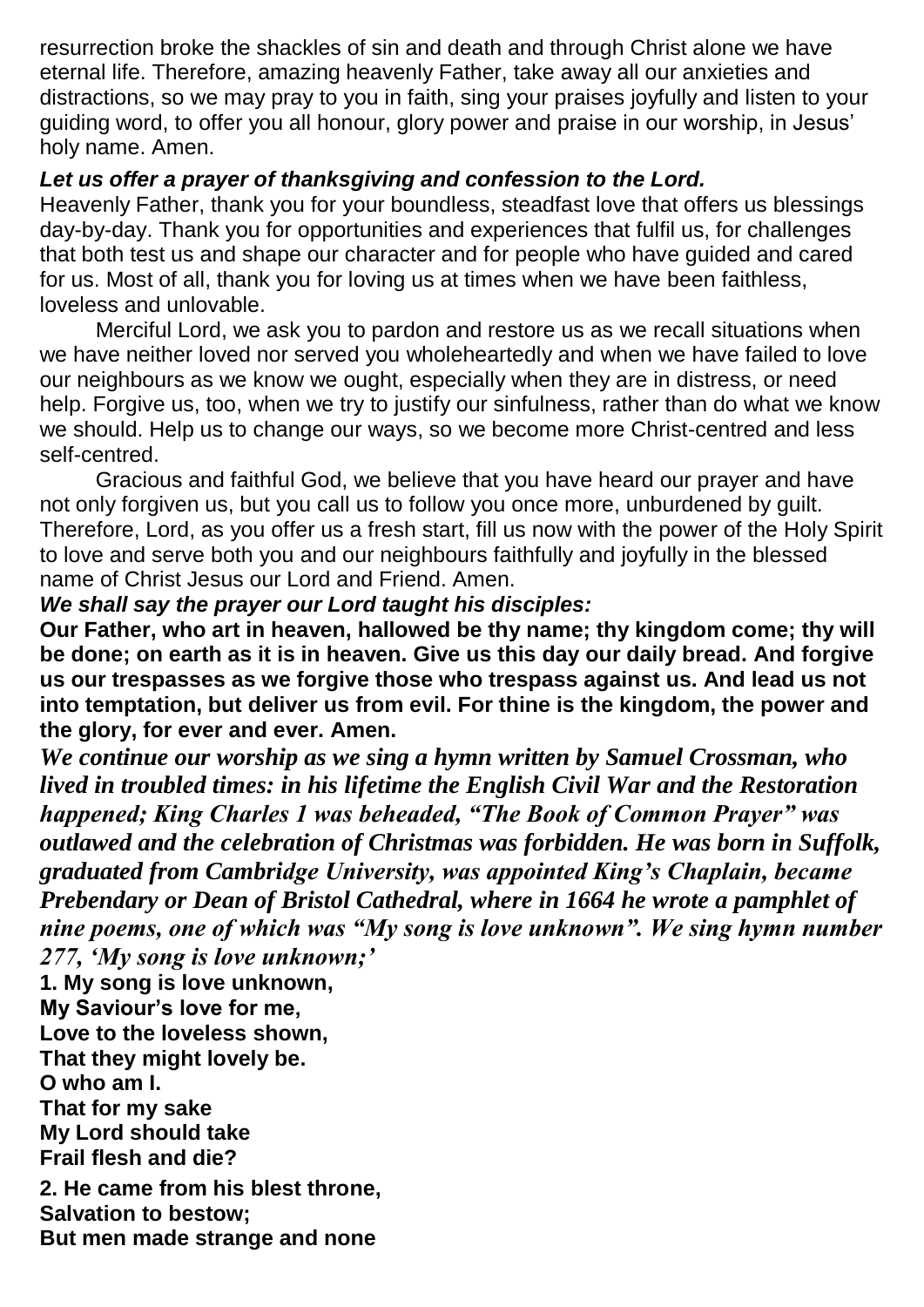**The longed-for Christ would know. But O my Friend, My Friend indeed, Who at my need His life did spend.**

**3. Sometimes they strew his way, And his sweet praises sing; Resounding all the day Hosannas to their King. Then 'Crucify!' Is all their breath, And for his death They thirst and cry.**

**4. Why, what hath my Lord done? What makes this rage and spite? He made the lame to run, He gave the blind their sight. Sweet injuries! Yet they at these Themselves displease And 'gainst him rise.**

**5. They rise and needs will have My dear Lord made away: A murderer they save, The Prince of Life they slay; Yet cheerful he To suffering goes, That he his foes From thence might free.**

**6. In life no house, no home, My Lord on earth might have; In death no friendly tomb But what a stranger gave. What may I say? Heaven was his home; But mine the tomb Wherein he lay.**

**7. Here might I stay and sing, No story so divine: Never was love, dear King, Never was grief like thine! This is my Friend, In whose sweet praise I all my days**

**Could gladly spend.** *© Samuel Crossman {1624 – 1684}*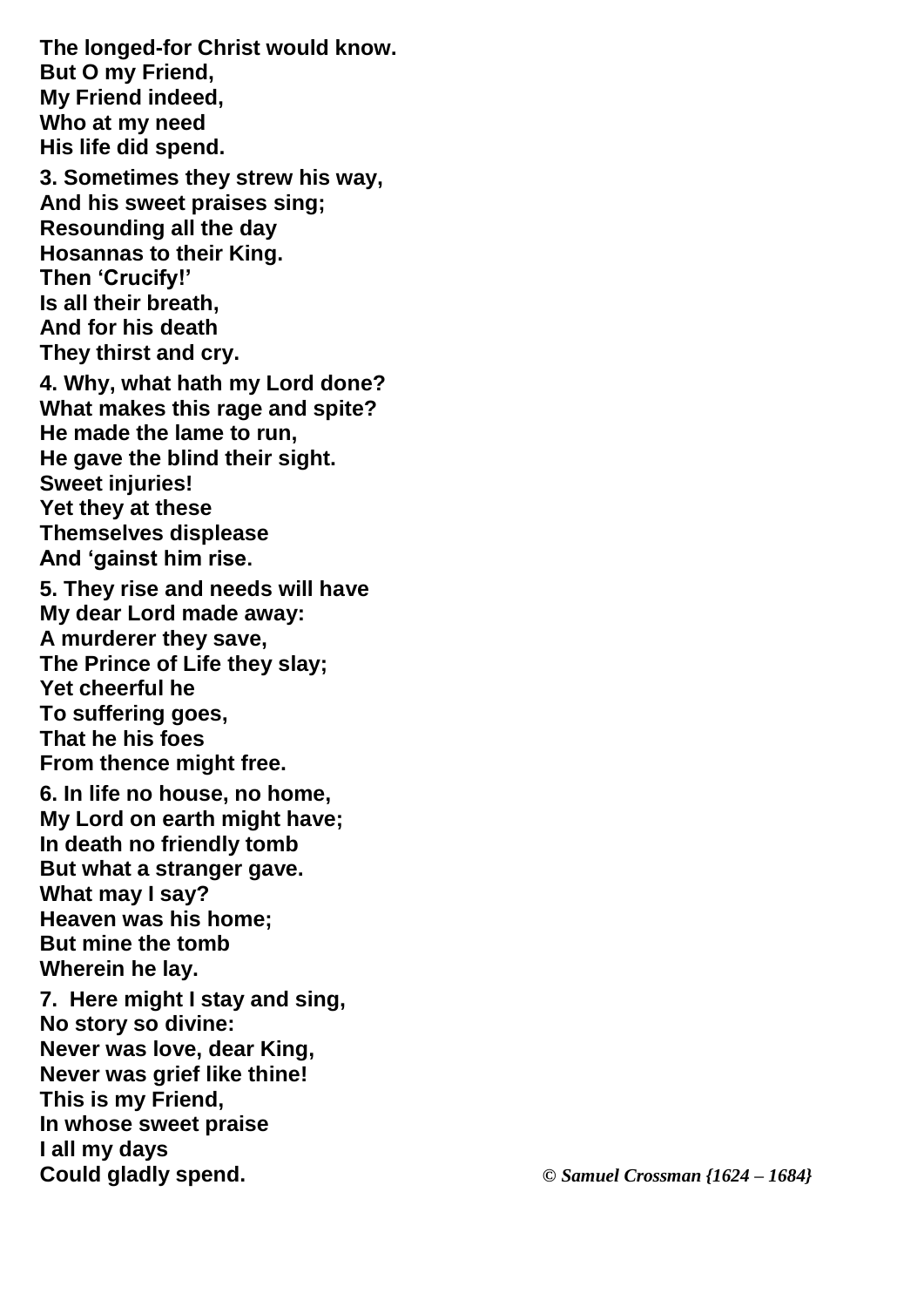# *We come now to our prayers of intercession. We begin with a prayer for Ukraine. Let us pray.*

Lord of all nations, you made us and understand everything about us. You declared creation 'good', yet we have been poor stewards of the world and our failure to live in peace with our neighbours is heart-breaking. At present our hearts go out to Ukraine and is peoples, as they face attacks by Russia.

In your mercy Lord, be with all Ukrainians: President Zelenskyy, his advisors, the armed forces and militia as they resist Russia's might; civilians, women, children and elderly, who have to shelter from bombardment and who face diminishing supplies. Grant them steadfast courage and look on them with compassion. Remember, too, Ukrainian refugees, who are fleeing to friendly countries. May they be made welcome and receive all the support they need.

We pray that a peace treaty can be negotiated to end the conflict, that the Kremlin's plans are frustrated and so Ukraine will remain a free, democracy after hostilities have ceased. May other nations continue to provide practical support and hospitality not only during the conflict, but as long as help is needed.

Above all, Lord, restore peace to Ukraine and help it rebuild what war has destroyed. We offer our prayer in Jesus' name. Amen.

# *We continue with prayers about our concerns for the world.*

Heavenly Father, although we have been blessed with this achingly beautiful planet, we grieve and lament about the brokenness we see here and abroad. We want to play what part we can in making the world a better place, but we recognize that our own powers are limited and confess that, at times, many complex issues threaten to overwhelm us. However, we are not afraid to ask you to reach out to inspire people with greater ability, power and influence than we possess; people who can heal the suffering around us, for we know that to you all things are possible.

Nevertheless, Lord, give us the courage to play what part we can by campaigning against injustice, by doing all we can to relieve poverty, by learning to use the earth's resources more carefully and by encouraging others to do so, too.

Lord of the world, as well as praying for an end to the conflict in Ukraine, we pray for peace across the world. Guide the leaders of all nations to find better ways of resolving disputes with neighbours by negotiation rather than resorting to force. Instead, may world leaders learn to rule with justice and mercy, for only then can true peace be established and prevail.

In your mercy, remember, O Lord, all victims of warfare, terrorism and persecution. Grant them the resources and encouragement they need to rebuild their lives and to be healed in body, mind and spirit.

We pray for the people of Afghanistan, Ethiopia, Yemen and Sudan where serious famines may lead to catastrophic loss of life. May the situation in Ukraine not divert the attention of governments and relief agencies from providing much-needed aid.

Gracious Lord of well-being, look with compassion on people around us who are sick in body, mind, or spirit, particularly those whose condition has been worsened as a result of a lack of treatment during the last two years of pandemic. May they receive the professional care and support they need to be restored to health and may they experience your loving presence to provide comfort and hope in their time of need.

Lord, hear our prayer for people who have lost loved-ones during the past two years, both because of COVID19 and for other reasons, but who have been unable either to mark their passing or to mourn because of restrictions at funerals. We pray for neighbours who are suffer from long COVID19, depression and anxiety, unemployment,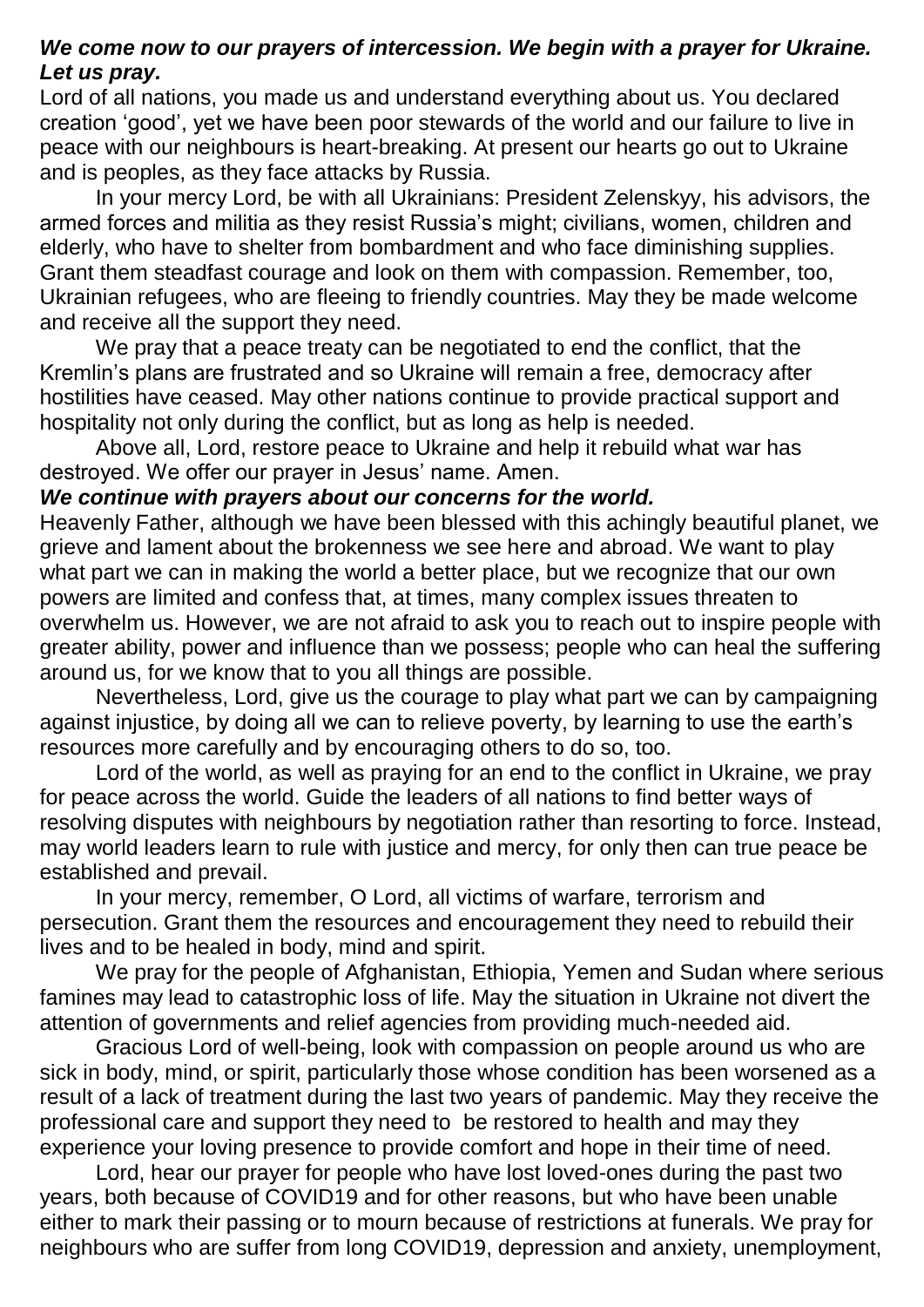or debt because of the pandemic. May they be helped to regain their well-being. Gracious God, we pray for neighbours who are lonely, or afraid, or whose relationships have broken down and, not least of all, children whose education and general wellbeing have been seriously harmed during the pandemic. Lord, wherever possible, help us to offer them practical support and friendship and we ask you to embrace everybody for whom we pray with the warmth of your love, offering them healing, courage, comfort and lasting peace.

Holy God, we pray for churches in our district and, indeed, the World Church as we emerge from the shadow of coronavirus. Help us learn new, effective ways to serve our communities and to reflect the goodness and grace of Jesus by serving him with united, faithful hearts.

Abba, Heavenly Father, bless us, our friends and our families. Keep us safe in your care and help us to share the abundance of your love with our neighbours, so our lives bring you honour through Christ Jesus our Lord and friend. Amen.

# **The Gospel reading is Luke chapter 13 verses 1 to 9**

At that time some people were there who told Jesus about the Galileans whom Pilate had killed while they were offering sacrifices to God. Jesus answered them, "Because those Galileans were killed in that way, do you think it proves that they were worse sinners than all the other Galileans? No indeed! And I tell you that if you do not turn from your sins, you will all die as they did. What about those eighteen people in Siloam who were killed when the tower fell on them? Do you suppose this proves that they were worse than all the other people living in Jerusalem? No indeed! And I tell you that if you do not turn from your sins, you will all die as they did."

Then Jesus told them this parable: "There was once a man who had a fig tree growing in his vineyard. He went looking for figs on it but found none. So he said to his gardener, 'Look, for three years I have been coming here looking for figs on this fig tree, and I haven't found any. Cut it down! Why should it go on using up the soil?'

But the gardener answered,

'Leave it alone, sir, just one more year; I will dig round it and put in some manure. Then if the tree bears figs next year, so much the better; if not, then you can have it cut down.'" Amen.

*Our next hymn was written by Frederick William Faber, who like Cardinal Newman, was an Anglican priest who became a Roman Catholic priest. Both men founded oratories, Cardinal Newman in Edgbaston, Birmingham and Revd. Faber at Brompton, London. Sadly, the saintly Cardinal described Brompton as 'secondrate', which is a shame as the two priest had once been friends! We shall sing hymn number 683, 'There's a wideness in God's mercy,'*

**1. There's a wideness in God's mercy**

**Like the wideness of the sea;**

**There's a kindness in his justice,**

**Which is more than liberty.**

**2. There is plentiful redemption**

**In the blood that has been shed;**

**There is joy for all the members / In the sorrows of the Head.**

**3. There is grace enough for thousands**

**Of new worlds as great as this;**

**There is room for fresh creations / In that upper home of bliss.**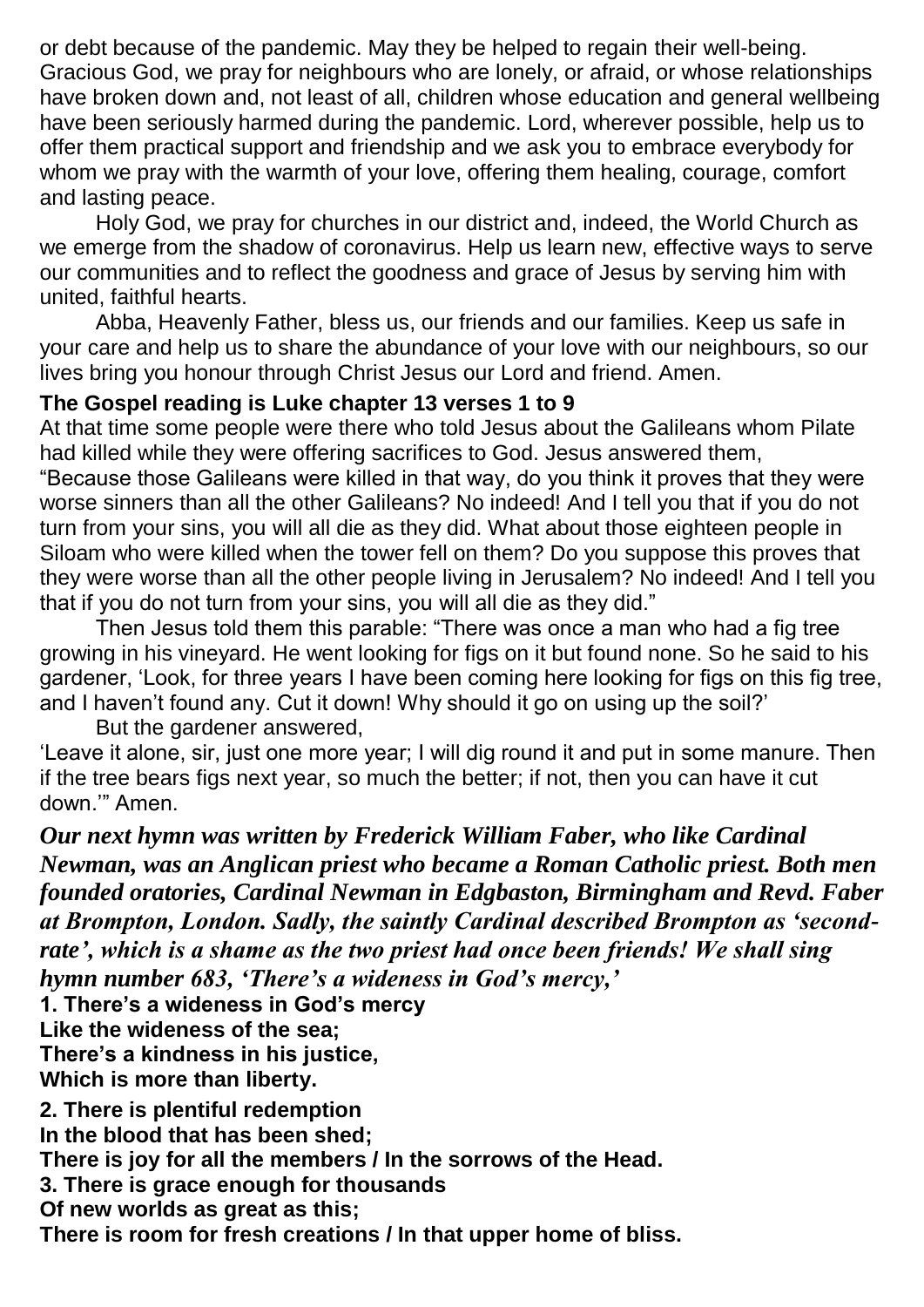**4. For the love of God is broader Than the measures of the mind; And the heart of the Eternal Is most wonderfully kind.**

**5. But we make his love too narrow By false limits of our own; And we magnify his strictness With a zeal he will not own.**

#### **6. If our love were but more simple, We should take him at his word; And our lives would be illumined By the presence of our Lord.** *© Frederick William Faber {1814 – 63}* **"Singing the Faith" version**

#### **Address:** *"But unless you repent, you too will all perish."* **Luke 13:5**

The gospel reading follows a passage when Jesus urged the crowd to seek what is right in God's sight, rather than going for litigation, hoping for a more favourable judgement from a court. Some of his listeners raised a case of a number of Galileans who were slain by Pontius Pilate's soldiers when they were making sacrifices in the temple. Now there is no official record of such a massacre, but it is likely that the Galileans were supporters of Judas of Galilee, who twenty years earlier, had opposed both the payment of taxes to Rome and Pilate's construction of an aqueduct into Jerusalem. The historian, Josephus, described how soldiers had mingled among the crowds before striking down the rebels. Evidently, the listeners hoped to hear whether or not Jesus would agree with the generally-held view that such a fate was a sign of divine judgement upon the Galileans' sinful ways.

Jesus replied that the victims were not more sinful than others and deserved their fate no more than anybody else. Indeed, he added, everybody who did not repent of his or her sins would perish. Clearly noting the jibe that Pilate's victims were Galileans, he pointedly asked if eighteen people who had perished when a tower on the city wall – near to the Pool of Siloam – collapsed, were greater sinners than other Judeans. The rhetorical nature of his question indicated that God's judgement is universal, rather than partisan. Therefore, everybody needs to repent, lest they perish. Christ was not saying that impenitence will automatically result in a sticky end, for we are all mortal beings and our life span is not determined by our righteousness, or sinfulness. So when he said, "But unless you repent, you too will all perish**",** Jesus was referring to spiritual death, separation from God, besides warning against complacency and highlighting others' sins, whilst ignoring one's own. The word, **'repent',** is interesting, for the Hebrew **'Shub'** means far more than saying '**Sorry'**. **Shub** means to return, to turn from sin back towards God; turning our lives round, honouring the commandments to love God wholeheartedly and to love others as we love ourselves.

The parable of the barren fig-tree is a clear reference to the Jewish nation, who regarded themselves as God's chosen people, for the vineyard image was used in both the Old and New Testament. However, instead of the usual reference to grapes as the chosen fruit, this parable has the vineyard owner seeking figs of a three year old tree, by which time fruit ought to have been produced. Vineyards were established on fertile ground, walled to isolate them from perennial weeds and cultivated with loving care, so that good crops of fruit could be grown. It is understandable that the owner would have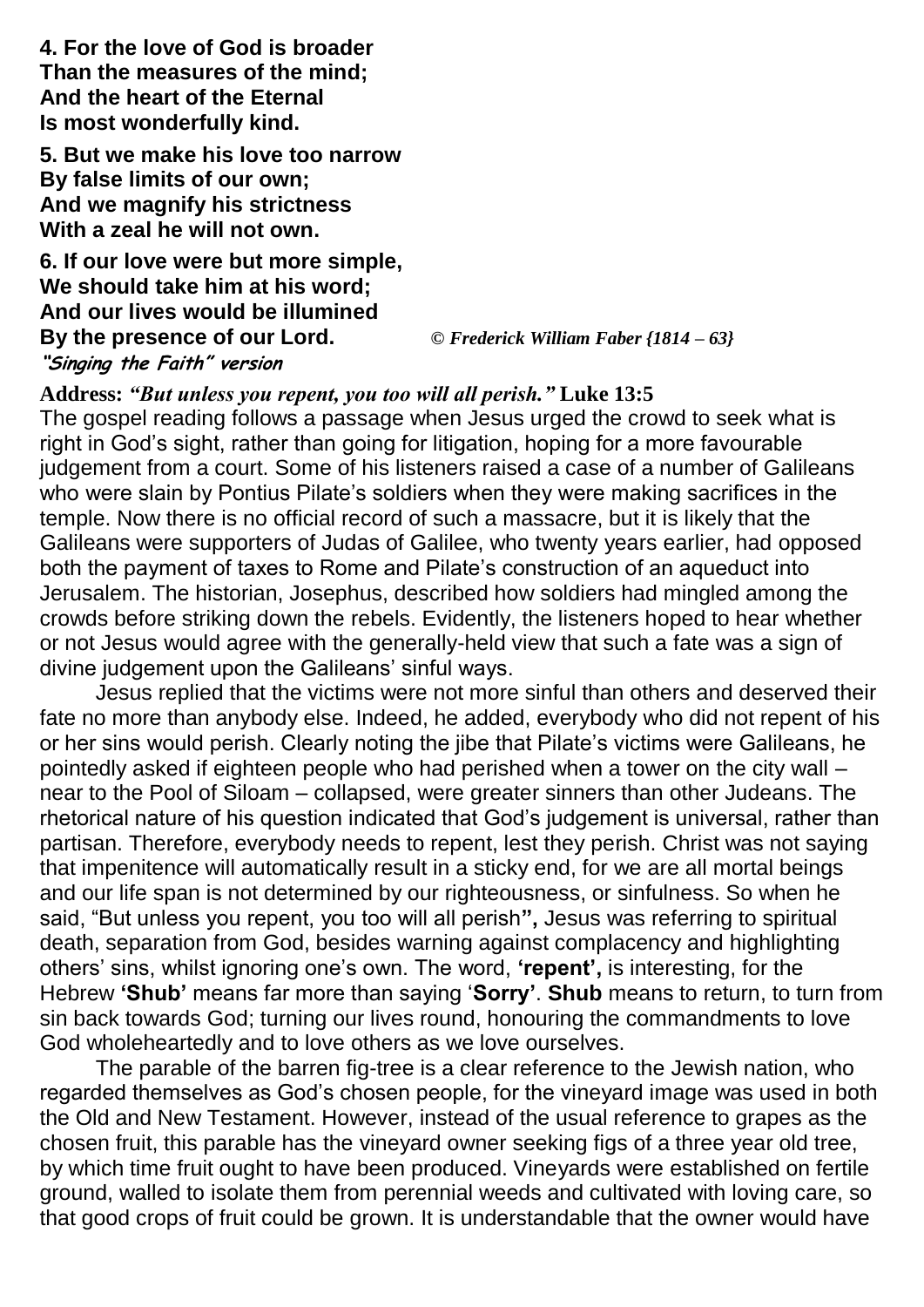been so disappointed by the unproductive fig-tree that he ordered it to be cut down: it is not unreasonable to expect some return for his investment.

The vinedresser represents Jesus as mankind's intercessor, appealing for a stay of judgement. He said that, if his master would grant him one more year, he would do everything he could to make it productive, but if it still failed to bear fruit, then the owner could cut it down. The meaning of the parable was that Jews had been given ample opportunities to produce fruits of righteousness, but had not done so and therefore deserved to be condemned, but Christ himself was pleading for more time, so they might turn away from a show of righteousness to faithful living. In other words, although judgement is inevitable, we are all given every opportunity to amend our ways, for God's merciful arms are open wide to embrace us to the fifty ninth minute of the eleventh hour.

Lent is a time when we are aware of the price Jesus paid to intercede for us all. At Calvary, Christ became the one perfect sacrifice for all the sins of the world, so that we do not need to make sacrifices to appease an affronted God, but instead by repenting of our wrongdoing we are assured of God's forgiveness. Nevertheless, it is a daunting thought that, in order to redeem us, God's own Son was brutally beaten, humiliated, mocked by enemies and died under a Deuteronomic curse. It is a measure of God's love for sinners like us that he invested the most loved and valuable thing he had to free us from the power of sin and death.

Now is the time to choose to bear fruits of our faith, to show evidence of our discipleship in our lives, by how we respect and care for others, how we let Christ's love shine through our words and deeds, for words alone are not enough. If our lives are not changed by our faith in Christ Jesus, then our faith is barren. **May Jesus continue to change us, so our lives bear sweet fruits of our faith.** Amen.

*During 1886, Dwight Moody held a series of meetings at Brockton, Massachusetts with Daniel Brink Towner as his lead singer, instead of Ira Sankey. During a testimony session at one of these meetings, a young man stood up and declared, "I am not quite sure – but I am going to trust and I am going to obey!" Mr. Towner never discovered the name of the young man, but felt moved to write down what he had said. Soon afterwards, he wrote about the event to a friend, Revd. John Sammis, a Presbyterian minister and it was John Sammis who was inspired to write the words for our closing hymn, 'Trust and obey'. We shall sing number 760.*

**1. When we walk with the Lord In the light of his word, What a glory he sheds on our way! While we do his good will, He abides with us still, And with all who will trust and obey:** *Chorus: Trust and obey, for there's no other way To be happy in Jesus But to trust and obey.*

**2. Not a burden we bear, Not a sorrow we share, But our toil he doth richly repay; Not a grief nor a loss,**